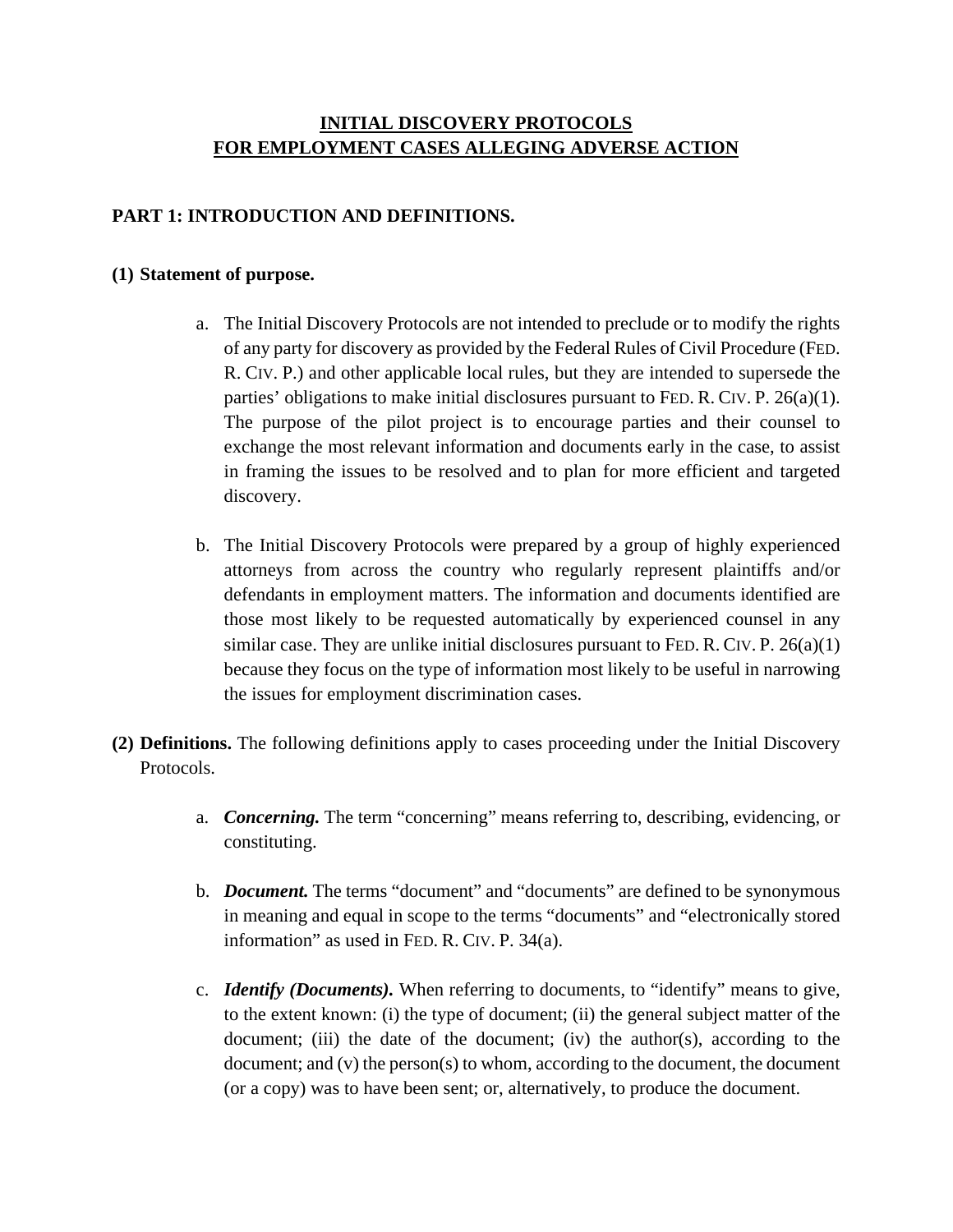d. *Identify (Persons).* When referring to natural persons, to "identify" means to give the person's: (i) full name; (ii) present or last known address and telephone number; (iii) present or last known place of employment; (iv) present or last known job title; and (v) relationship, if any, to the plaintiff or defendant. Once a person has been identified in accordance with this subparagraph, only the name of that person need be listed in response to subsequent discovery requesting the identification of that person.

#### **(3) Instructions.**

- a. For this Initial Discovery, the relevant time period begins three years before the date of the adverse action, unless otherwise specified.
- b. This Initial Discovery is not subject to objections except upon the grounds set forth in FED. R. CIV. P. 26(b)(2)(B).
- c. If a partial or incomplete answer or production is provided, the responding party shall state the reason that the answer or production is partial or incomplete.
- d. This Initial Discovery is subject to FED. R. CIV. P. 26(e) regarding supplementation and FED. R. CIV. P. 26(g) regarding certification of responses.
- e. This Initial Discovery is subject to FED. R. CIV. P. 34(b)(2)(E) regarding form of production.

## **PART 2: PRODUCTION BY PLAINTIFF.**

## **(1) Timing.**

a. The plaintiff's Initial Discovery shall be provided within 30 days after the defendant has submitted a responsive pleading or motion, unless the court rules otherwise.

#### **(2) Documents that Plaintiff must produce to Defendant.**

- a. All communications concerning the factual allegations or claims at issue in this lawsuit between the plaintiff and the defendant.
- b. Claims, lawsuits, administrative charges, and complaints by the plaintiff that rely upon any of the same factual allegations or claims as those at issue in this lawsuit.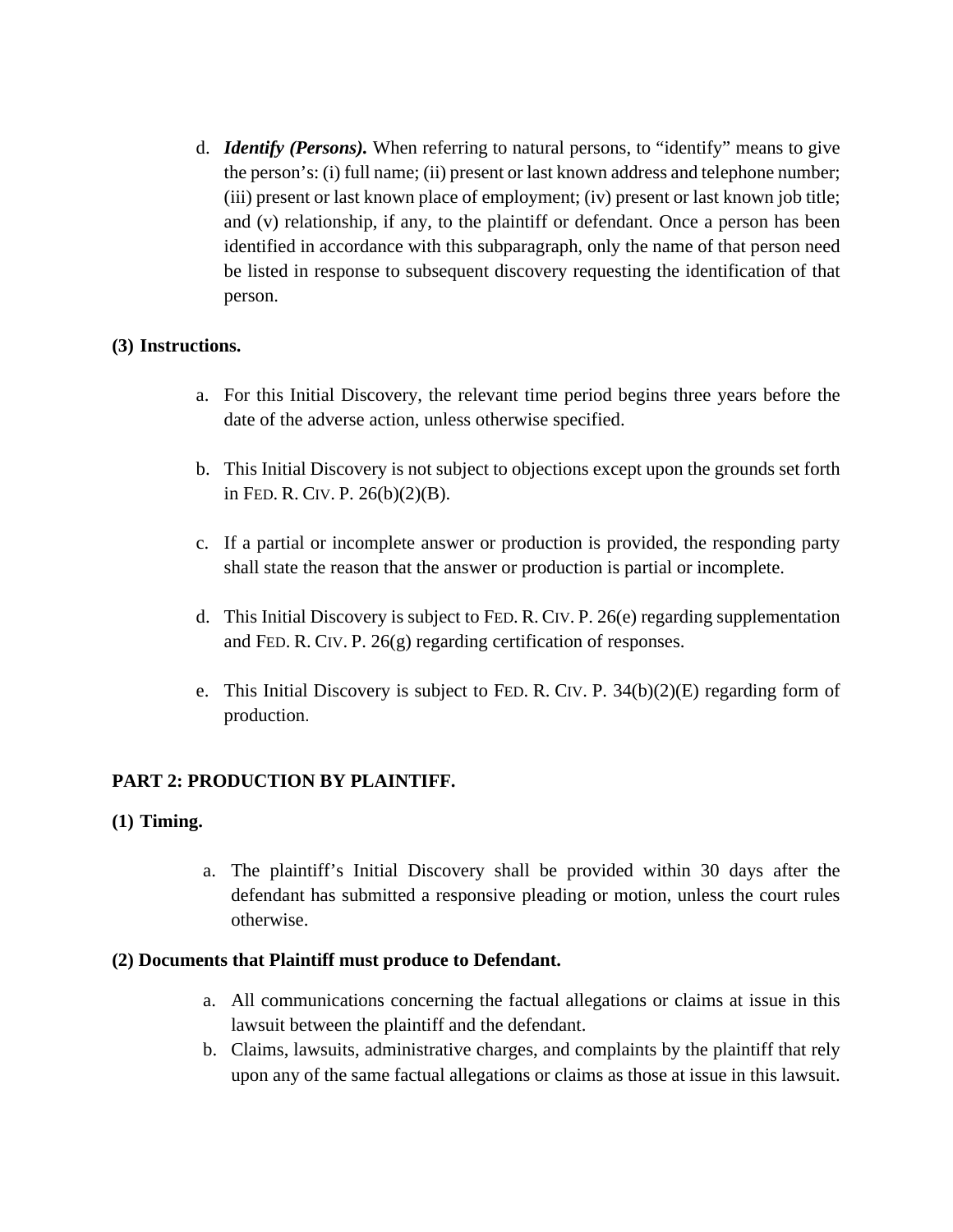- c. Documents concerning the formation and termination, if any, of the employment relationship at issue in this lawsuit, irrespective of the relevant time period.
- d. Documents concerning the terms and conditions of the employment relationship at issue in this lawsuit.
- e. Diary, journal, and calendar entries maintained by the plaintiff concerning the factual allegations or claims at issue in this lawsuit.
- f. The plaintiff's current resume(s).
- g. Documents in the possession of the plaintiff concerning claims for unemployment benefits, unless production is prohibited by applicable law.
- h. Documents concerning: (i) communications with potential employers; (ii) job search efforts; and (iii) offer(s) of employment, job description(s), and income and benefits of subsequent employment. The defendant shall not contact or subpoena a prospective or current employer to discover information about the plaintiff's claims without first providing the plaintiff 30 days notice and an opportunity to file a motion for a protective order or a motion to quash such subpoena. If such a motion is filed, contact will not be initiated or the subpoena will not be served until the motion is ruled upon.
- i. Documents concerning the termination of any subsequent employment.
- j. Any other document(s) upon which the plaintiff relies to support the plaintiff's claims.

## **(3) Information that Plaintiff must produce to Defendant.**

- a. Identify persons the plaintiff believes to have knowledge of the facts concerning the claims or defenses at issue in this lawsuit, and a brief description of that knowledge.
- b. Describe the categories of damages the plaintiff claims.
- c. State whether the plaintiff has applied for disability benefits and/or social security disability benefits after the adverse action, whether any application has been granted, and the nature of the award, if any. Identify any document concerning any such application.

## **PART 3: PRODUCTION BY DEFENDANT.**

## **(1) Timing.**

a. The defendant's Initial Discovery shall be provided within 30 days after the defendant has submitted a responsive pleading or motion, unless the court rules otherwise.

## **(2) Documents that Defendant must produce to Plaintiff.**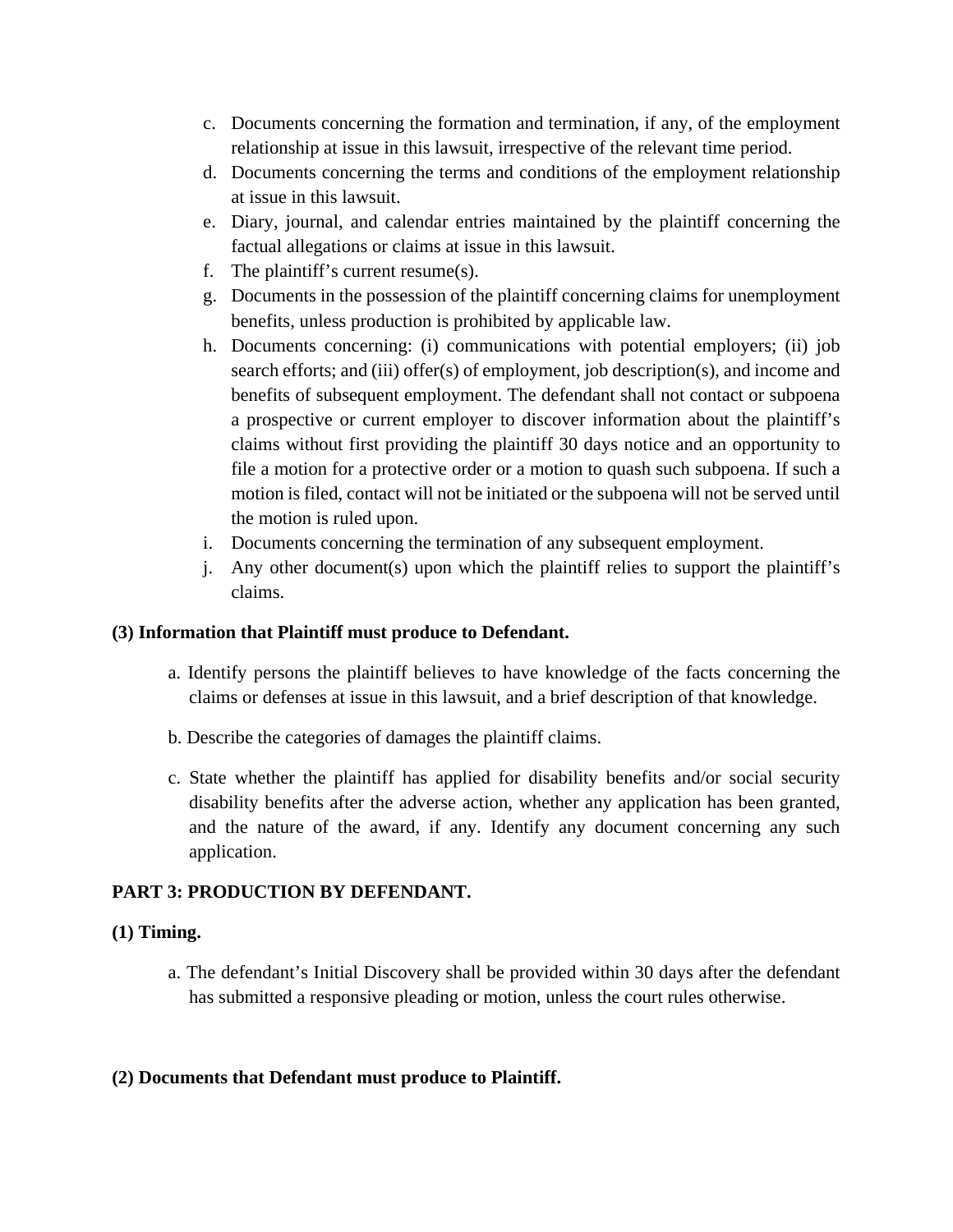- a. All communications concerning the factual allegations or claims at issue in this lawsuit among or between:
	- i. The plaintiff and the defendant;
	- ii. The plaintiff's manager(s), and/or supervisor(s), and/or the defendant's human resources representative(s)
- b. Responses to claims, lawsuits, administrative charges, and complaints by the plaintiff that rely upon any of the same factual allegations or claims as those at issue in this lawsuit.
- c. Documents concerning the formation and termination, if any, of the employment relationship at issue in this lawsuit, irrespective of the relevant time period.
- d. The plaintiff's personnel file, in any form, maintained by the defendant, including files concerning the plaintiff maintained by the plaintiff's supervisor(s), manager(s), or the defendant's human resources representative(s), irrespective of the relevant time period.
- e. The plaintiff's performance evaluations and formal discipline.
- f. Documents relied upon to make the employment decision(s) at issue in this lawsuit.
- g. Workplace policies or guidelines relevant to the adverse action in effect at the time of the adverse action. Depending upon the case, those may include policies or guidelines that address:
	- i. Discipline;
	- ii. Termination of employment;
	- iii. Promotion;
	- iv. Discrimination;
	- v. Performance reviews or evaluations;
	- vi. Misconduct;
	- vii. Retaliation; and
	- viii. Nature of the employment relationship.
- h. The table of contents and index of any employee handbook, code of conduct, or policies and procedures manual in effect at the time of the adverse action.
- i. Job description(s) for the position(s) that the plaintiff held.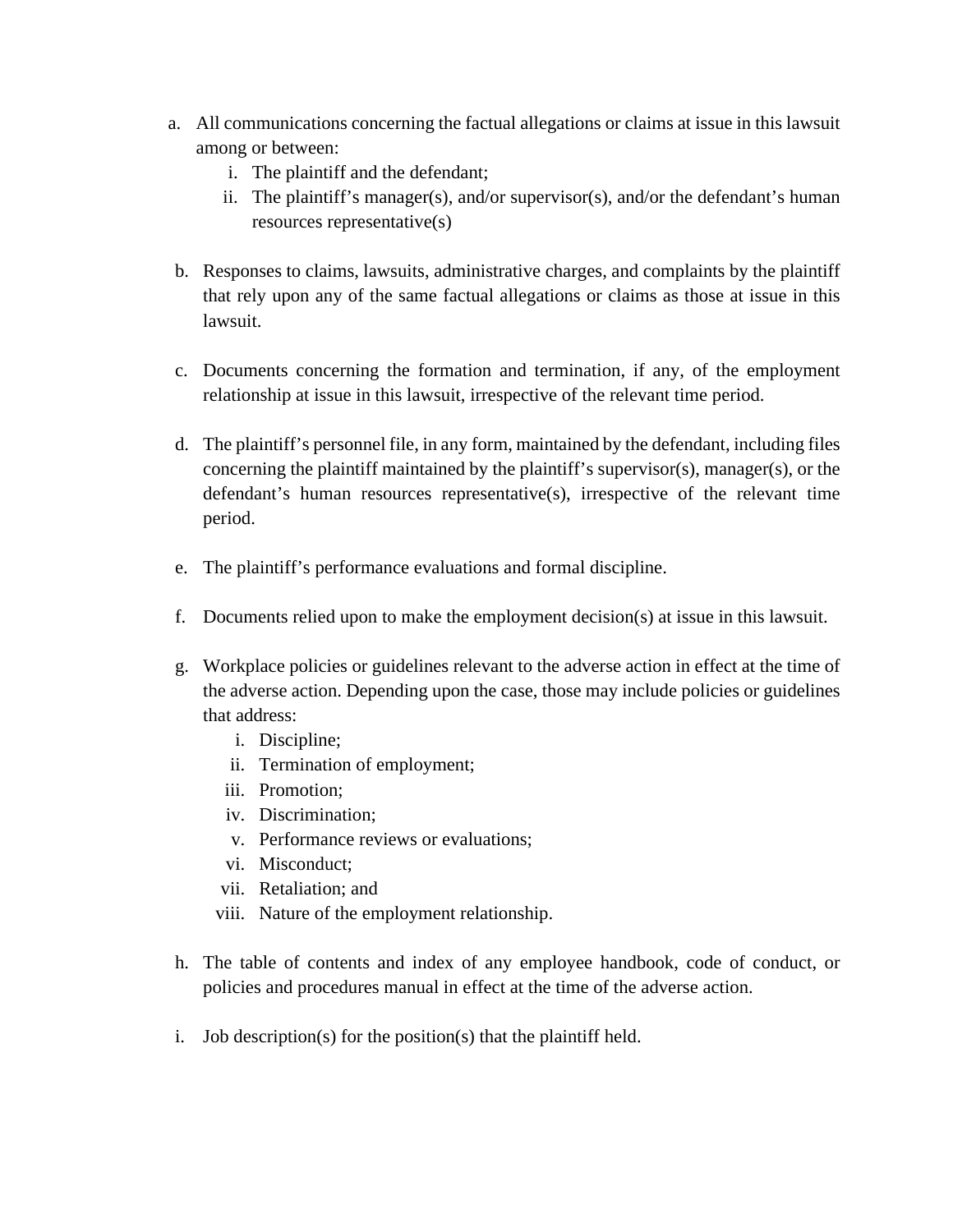- j. Documents showing the plaintiff's compensation and benefits. Those normally include retirement plan benefits, fringe benefits, employee benefit summary plan descriptions, and summaries of compensation.
- k. Agreements between the plaintiff and the defendant to waive jury trial rights or to arbitrate disputes.
- l. Documents concerning investigation(s) of any complaint(s) about the plaintiff or made by the plaintiff, if relevant to the plaintiff's factual allegations or claims at issue in this lawsuit and not otherwise privileged.
- m. Documents in the possession of the defendant and/or the defendant's agent(s) concerning claims for unemployment benefits unless production is prohibited by applicable law.
- n. Any other document(s) upon which the defendant relies to support the defenses, affirmative defenses, and counterclaims, including any other document(s) describing the reasons for the adverse action.

## **(3) Information that Defendant must produce to Plaintiff.**

- a. Identify the plaintiff's supervisor(s) and/or manager(s).
- b. Identify person(s) presently known to the defendant who were involved in making the decision to take the adverse action.
- c. Identify persons the defendant believes to have knowledge of the facts concerning the claims or defenses at issue in this lawsuit, and a brief description of that knowledge.
- d. State whether the plaintiff has applied for disability benefits and/or social security disability benefits after the adverse action. State whether the defendant has provided information to any third party concerning the application(s). Identify any documents concerning any such application or any such information provided to a third party.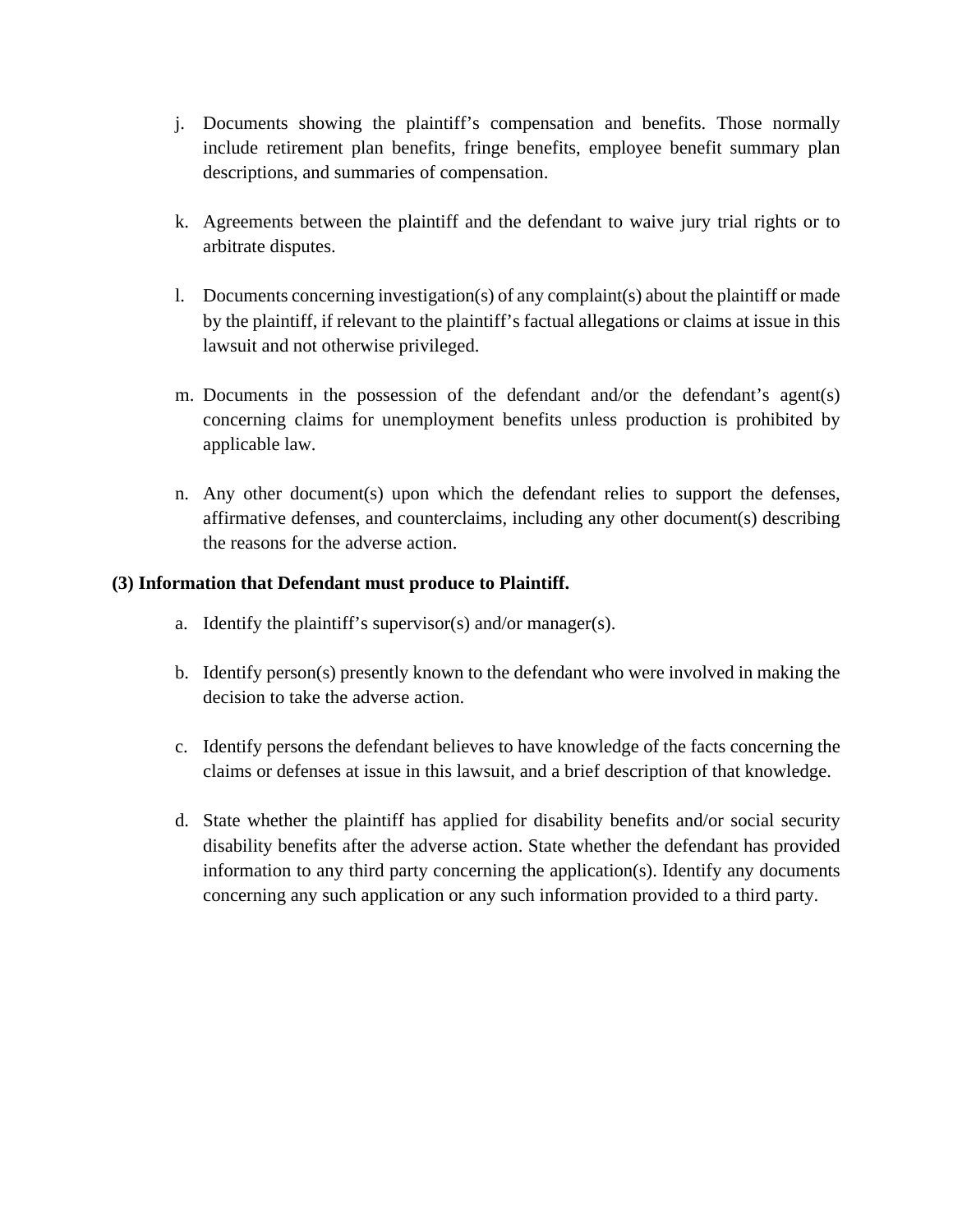#### **PART 4: MODEL PROTECTIVE ORDER.**

The Initial Discovery Protocols for Employment Cases Alleging Adverse Action are designed to achieve the goal of more efficient and targeted discovery. If a protective order will be entered in a case to which the Initial Discovery Protocols applies, immediate entry of the order will allow the parties to commence discovery without delay. In furtherance of that goal, the Employment Protocols Committee offers the following Model Protective Order. Recognizing that the decision to enter a protective order, as well as the parameters of any such order, rests within the Court's sound discretion and is subject to local practice, the following provisions are options from which the Court might select.

#### **MODEL PROTECTIVE ORDER**

It is hereby ordered by the Court that the following restrictions and procedures shall apply to certain information, documents and excerpts from documents supplied by the parties to each other in response to discovery requests:

- 1.  $\Box$  Counsel for any party may designate any document, information contained in a document, information revealed in an interrogatory response or information revealed during a deposition as confidential if counsel determines, in good faith, that such designation is necessary to protect the interests of the client. Information and documents designated by a party as confidential will be stamped "CONFIDENTIAL." "Confidential" information or documents may be referred to collectively as "confidential information."
- 2.  $\Box$  Unless ordered by the Court, or otherwise provided for herein, the Confidential Information disclosed will be held and used by the person receiving such information solely for use in connection with the above-captioned action.
- $3. \Box$  In the event a party challenges another party's confidential designation, counsel shall make a good faith effort to resolve the dispute, and in the absence of a resolution, the challenging party may thereafter seek resolution by the Court. Nothing in this Protective Order constitutes an admission by any party that Confidential Information disclosed in this case is relevant or admissible. Each party specifically reserves the right to object to the use or admissibility of all Confidential Information disclosed, in accordance with applicable law and Court rules.
- 4.  $\Box$  Information or documents designated as "confidential" shall not be disclosed to any person, except:
	- a.  $\Box$  The requesting party and counsel, including in-house counsel;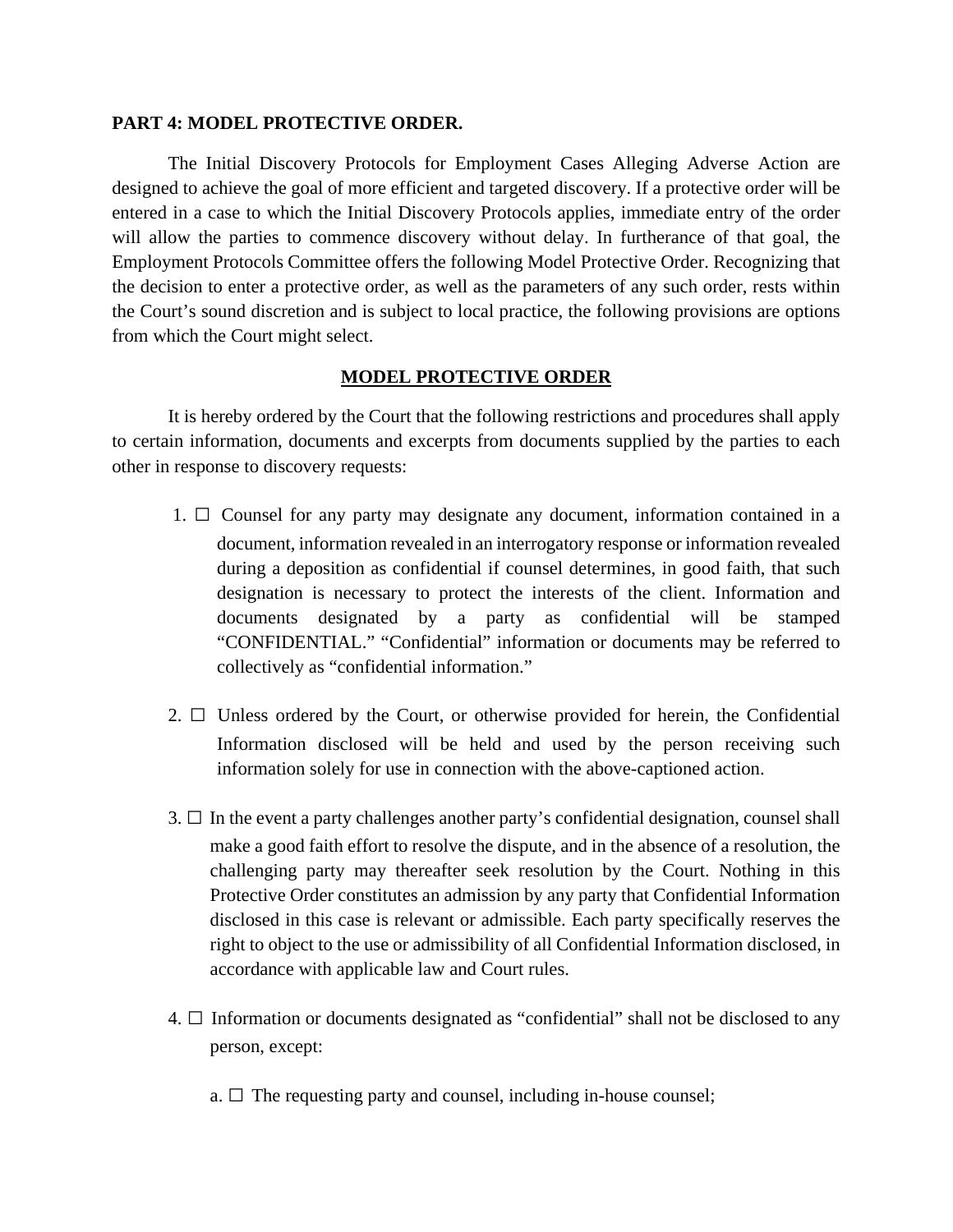- $b. \Box$  Employees of such counsel assigned to and necessary to assist in the litigation;
- c.  $\Box$  Consultants or experts assisting in the prosecution or defense of the matter, to the extent deemed necessary by counsel;
- d.  $\Box$  Any person from whom testimony is taken or is to be taken in these actions, except that such a person may only be shown that Confidential Information during and in preparation for his/her testimony and may not retain the Confidential Information; and
- e.  $\Box$  The Court (including any clerk, stenographer, or other person having access to any Confidential Information by virtue of his or her position with the Court) or the jury at trial or as exhibits to motions.
- 5.  $\Box$  Prior to disclosing or displaying the Confidential Information to any person, counsel shall:
	- a.  $\Box$  inform the person of the confidential nature of the information or documents; and
	- b.  $\square$  inform the person that this Court has enjoined the use of the information or documents by him/her for any purpose other than this litigation and has enjoined the disclosure of that information or documents to any other person.
- 6.  $\Box$  The Confidential Information may be displayed to and discussed with the persons identified in Paragraphs 4(c) and (d) only on the condition that prior to any such display or discussion, each such person shall be asked to sign an agreement to be bound by this Order in the form attached hereto as Exhibit A. In the event such person refuses to sign an agreement in the form attached as Exhibit A, the party desiring to disclose the Confidential Information may seek appropriate relief from the Court.
- 7.  $\Box$  The disclosure of a document or information without designating it as "confidential" shall not constitute a waiver of the right to designate such document or information as Confidential Information provided that the material is designated pursuant to the procedures set forth herein no later than that latter of fourteen (14) days after the close of discovery or fourteen (14) days after the document or information's production. If so designated, the document or information shall thenceforth be treated as Confidential Information subject to all the terms of this Stipulation and Order.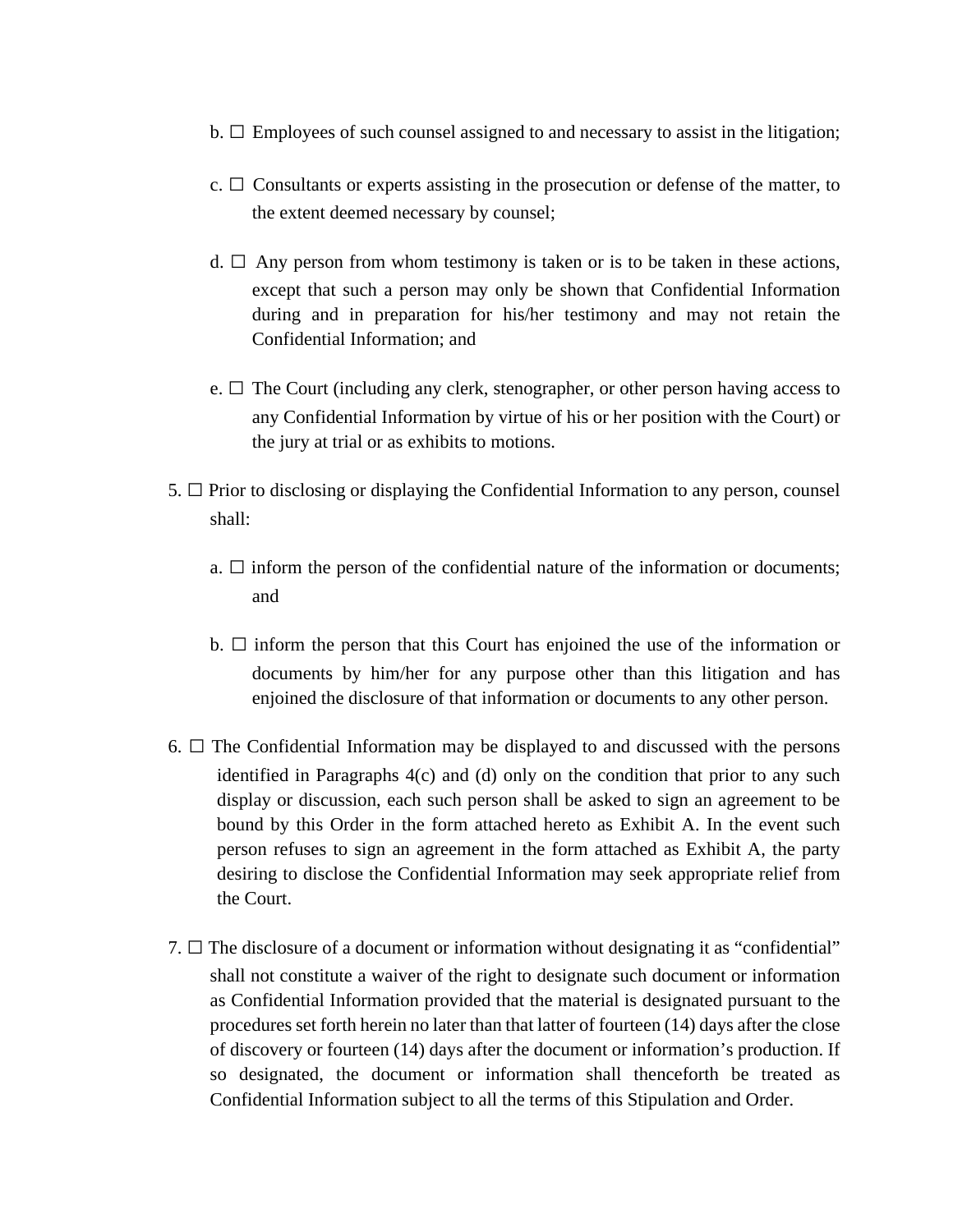- 8.  $\Box$  All information subject to confidential treatment in accordance with the terms of this Stipulation and Order that is filed with the Court, and any pleadings, motions or other papers filed with the Court disclosing any Confidential Information, shall be filed under seal to the extent permitted by law (including without limitation any applicable rules of court) and kept under seal until further order of the Court. To the extent the Court requires any further act by the parties as a precondition to the filing of documents under seal (beyond the submission of this Stipulation and Order Regarding Confidential Information), it shall be the obligation of the producing party of the documents to be filed with the Court to satisfy any such precondition. Where possible, only confidential portions of filings with the Court shall be filed under seal.
- 9.  $\Box$  At the conclusion of litigation, the Confidential Information and any copies thereof shall be promptly (and in no event later than thirty (30) days after entry of final judgment no longer subject to further appeal) returned to the producing party or certified as destroyed, except that the parties' counsel shall be permitted to retain their working files on the condition that those files will remain confidential.

The foregoing is entirely without prejudice to the right of any party to apply to the Court for any further Protective Order relating to confidential information; or to object to the production of documents or information; or to apply to the Court for an order compelling production of documents or information; or for modification of this Order. This Order may be enforced by either party and any violation may result in the imposition of sanctions by the Court.